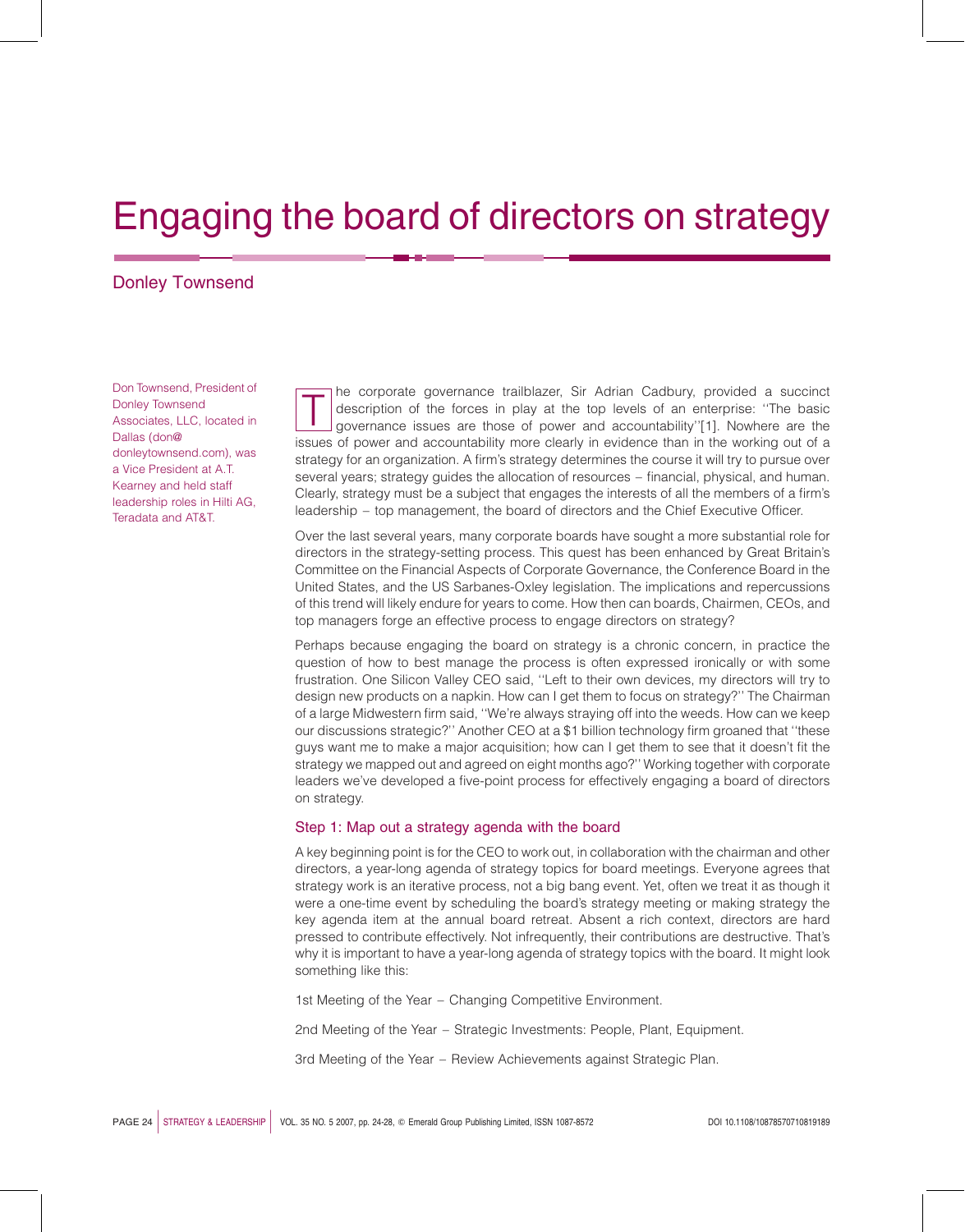'' Working together with corporate leaders we've developed a five-point process for effectively engaging a board of directors on strategy. ''

4th Meeting of the Year – Corporate Development. M&A Activities to Support the Strategy.

5th Meeting of the Year –Annual Board Retreat & Strategic Planning Workshop.

6th Meeting of the Year – Actions Individual Directors Can Take to Support the Strategy.

In developing the board's strategic agenda, the Chairman and CEO will want to collaborate closely. One or both of them should speak one-on-one with each of the other directors to solicit their views and concerns. Whenever a CEO, Chairman, or director is new to their role, these one-on-one conversations provide an opportunity to discover the expertise of each other. Often in the course of such conversations, business leaders discover that many difficulties in strategy deliberations stem from the lack of a common vocabulary.

Mapping out the strategy process the board will follow provides time for thought, reflection, dialogue, and iteration and allows management to make meaningful use of directors' expertise and knowledge.

## Step 2: Describe your strategic planning process

Not infrequently, organizations run two separate strategy processes. One involves management; the second the board of directors. The intersection of these separate processes is often a presentation to the board of the results of management's work. One Dallas-based organization, after three years of increasingly contentious debate between the CEO and the board, opened a board meeting with a detailed explanation of how management performed its strategic planning work. The talk covered the ''how,'' not the ''what.'' The CEO and the vice president responsible for strategic planning laid out all of the work streams that were brought together to make the strategy. As the strategy VP, (who possessed deep technical expertise in planning but was new to the organization), described the process, the CEO added anecdotes about changes made over the years to improve the process and the reasons for those changes. This exposition gave the directors the ''how'' and ''why'' of management's work on strategy. Once the directors saw that management's process was robust, their questions shifted from challenging management's conclusions to fostering a dialogue that extended management's thinking. Surprisingly, the directors' involvement led to a more aggressive and slightly more leveraged strategy. Accustomed to pushback, management had become too conservative.

A number of CEOs supplement these board-meeting presentations with phone calls to individual directors based on each director's interests and expertise. L.J. Seven, the founder of Seven Rosen and CEO of Mostek, the pioneer integrated circuit manufacturer, regularly drew out individual directors with his understated request, ''Tell me that again; I don't get it.'' It was his way of seeking both understanding and agreement through dialogue with the director. Other CEOs use monthly letters to their board members providing the CEO's perspective on a number of issues – some strategic, some tactical. Michael Ullman, CEO of J. C. Penney Company, composes a weekly, Sunday morning e-mail to keep his directors in the loop on strategy and execution. Whatever the method, CEOs with strong, positive board relationships keep their directors informed about both the ''how'' and the ''why'' of strategy to further their dialogue.

## Step 3: Emphasize the external environment and competitive pressures

Author and law professor William Ian Miller identifies a CEO's dilemma when deciding how much information to provide the board of directors about strategy: ''God forbid one of them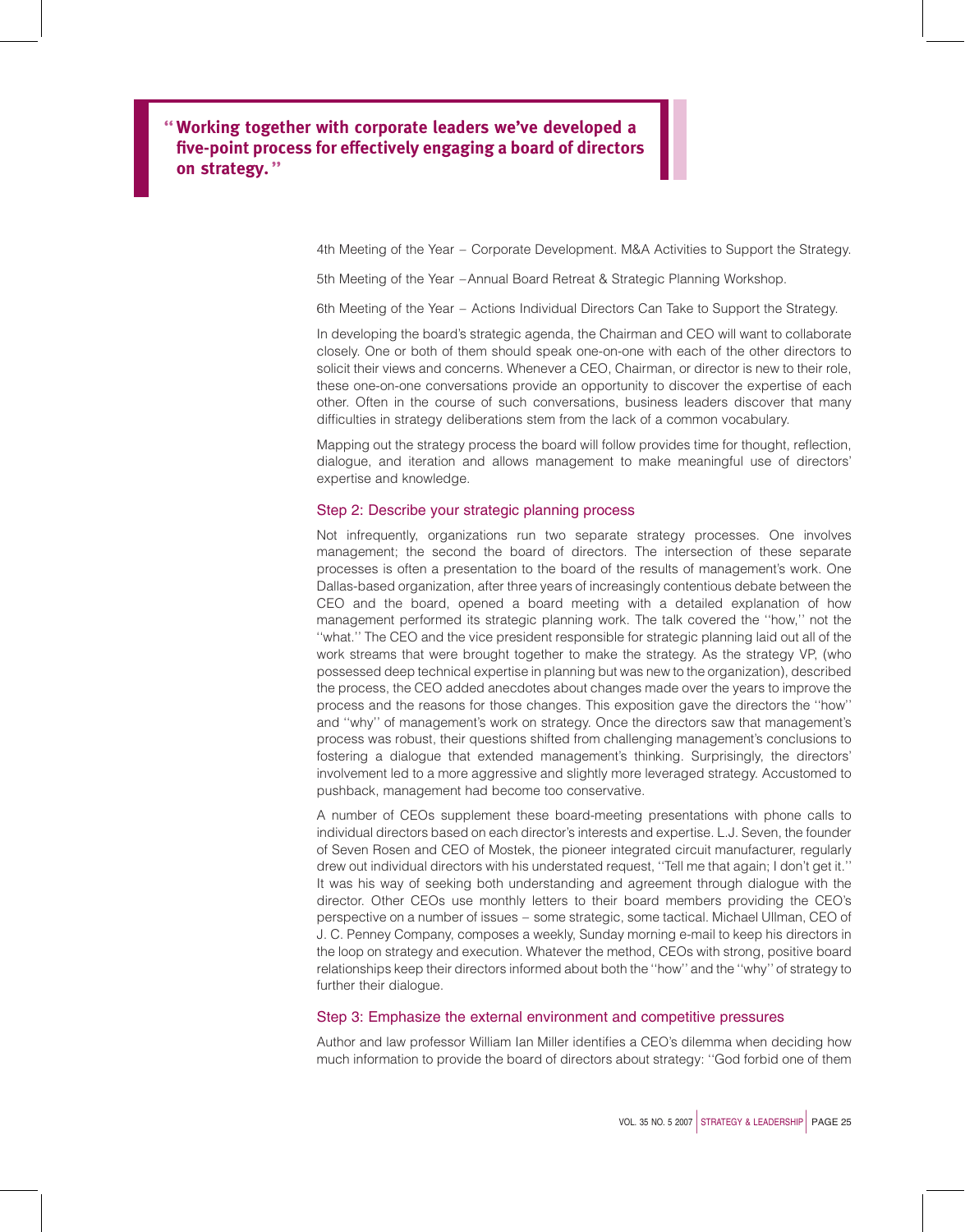should start thinking deeply about this stuff and expose the limits of my knowledge''[2]. At the heart of strategy for any reasonably complex business is our often unvoiced fear that we really don't know as much as we let others believe we do. In presenting strategy to the board, CEOs often rely on the internal view – products, revenues, growth and plans. Less is said of the customer loyalty, marketplace discontinuity, emerging competition and disruptive technology. The danger of this approach is subtle. Given nothing but the inwardly focused view, directors' questions tend strongly toward the inward looking plans and assumptions. From management's perspective, such questions then seem more like intrusions into the realm of management or attacks on management's conclusions. Either way, it makes for uncomfortable discussions.

Chairmen and CEOs who have forged an effective and collaborative path with their boards of directors focus considerable attention and board time on looking outward. The CEO of a highly successful Silicon Valley company altered his board's perspective considerably over a period of several years. When he first joined the firm, he described the board by saying, ''They are each brilliant when it comes to technology but they don't know a thing about what general managers do. I really don't need their help with this.'' Realizing this was a risky approach for a new CEO, he began changing the board's role in corporate strategy by focusing on the company's markets. Over the course of a few board meetings, the CEO and a handful of key executives briefed the board on markets, customers and distribution channels. He followed with briefings on key competitors and invitations to directors to visit key customers and suppliers along with members of his senior team. Then and only then did he bring the agenda around to technology again. As a next step, he scheduled an hour with the board to lay out the options and alternatives management had considered during its strategic planning work. After more than a year of careful work, the CEO noted that board discussions of strategy were moving from challenge and skepticism to collaboration and contribution.

## Step 4: Be clear about the required resources

Typically, directors deal well with financial matters. Unfortunately, CEOs and their key executives fail to take advantage of the board's financial acumen in strategy discussions. Clarity around the resources required to execute a strategy helps the board have confidence in management and helps management develop the discipline to actually execute its strategy. Clayton Christensen of the Harvard Business School warns persuasively about the extent to which corporate resources are allocated more by the demands of current customers than by the official strategy[3]. Henry Mintzberg cautions that emergent strategies, what companies actually do, differ from their intended strategies, as presented to the board of directors[4]. Specifying the resources required for a strategy and where and how management plans to come by these resources provides an opportunity for real collaboration between the board and top management.

Resource-requirement discussions should include three areas:

- $\blacksquare$  Financial resources.
- **E** Leadership and organizational resources.
- **B** Technological competency.

'' Chairmen and CEOs who have forged an effective and collaborative path with their boards of directors focus considerable attention and board time on looking outward. ''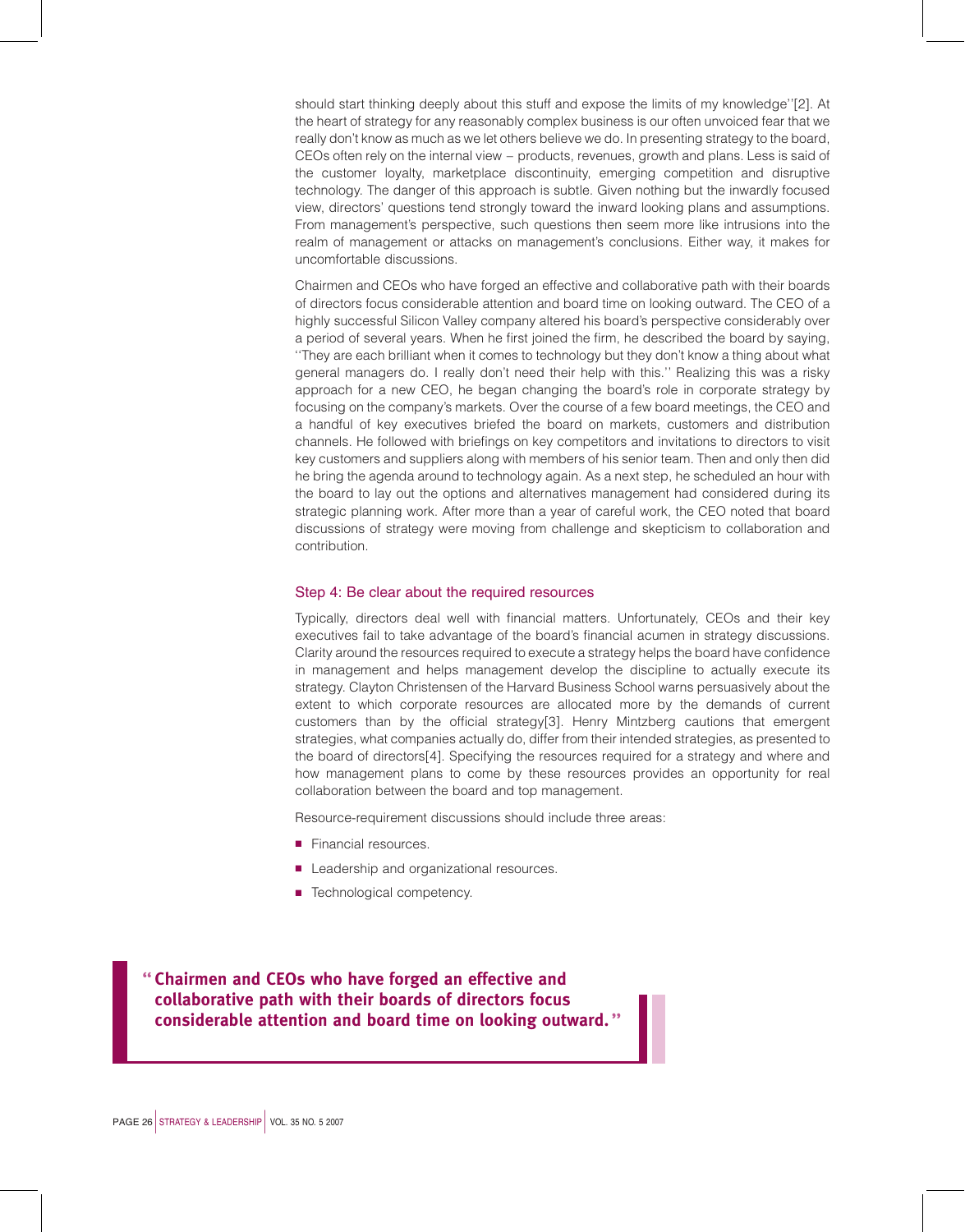Clearly outlining the financial resources required to implement strategic initiatives provides the board with convincing evidence that that management's plans are realistic and achievable in ways that enhance shareholder wealth.

Management must also candidly brief the board on the organizational and leadership capabilities required to implement strategies. Writing in McKinsey Quarterly, Tsun-yan Hsieh and Sara Yik noted that ''Few companies recognize the leadership capacity that new strategies will require. This oversight condemns many such endeavors to disappointment''[5]. Historically, CEOs have stayed away from discussing organization and people issues with their boards. Directors often agreed with the strategic thrust outlined by management, but their intuition, built up through years of experience, told them the company lacked the organizational resources to successfully execute their plans.

When the board's involvement in the strategic process includes discussion of leadership and organizational resources, their concerns and insights can be put on the table clearly and objectively. A two-stage approach works best here.

First, brief the board on your current organizational resources and capabilities.

- $\blacksquare$  Be frank about how your people stack up in the marketplace.
- **B** Describe how your structure fits your strategy.
- **B** Demonstrate how the company's culture and esprit de corps make the achievement of your strategic goals possible.
- **B** Show how your human-resource systems–goal-setting and performance management, recognition and compensation– support your strategy.



Secondly, think through and present to the board the changes the organization will need to undergo as your strategy is implemented. What talent must be recruited? What training will be needed? What reward systems will be altered? How will you produce the leaders needed for new products, markets, geographical regions? Presenting the board with well developed plans for meeting the organizational, leadership, and talent requirements of the strategy will often stretch a management team in new ways. As the CEO and his strategy team assess the structure and systems requirements of a strategy, they develop not only a fuller appreciation for the challenges ahead, but also new ways in which to involve the board. The realistic assessment of current leadership and talent can lead to productive changes in recruiting and training. New strategies often benefit as well from a thorough review of the company's performance management, recognition, and reward systems. Culture and employee satisfaction may need to find their way into the board's deliberations on strategy. When directors know that managers have realistically assessed their human capital, they feel more confident in the firm's ability to execute what it has planned.

## Step 5: Know the warning signs of trouble and tell the board

Part of contingency planning is knowing the early warning signs that a strategic initiative is falling short. Perhaps sales are below expectations. Regulatory approvals may be behind schedule. Hiring plans may not be met. When management thinks through the right warning signs and presents them to the board with the assurance that they will be measured, the board can feel a greater degree of comfort in backing management even on risky ventures.

Another critical aspect of risk management is carefully assessing whether the strategic thrusts are within the firm's technological capabilities and know-how. Can manufacturing build what engineering designs? Does the product roadmap push the company to the bleeding edge of a technology and is management prepared to live on the bleeding edge? Can information systems be implemented and integrated so that products or services can be ordered and delivered? The CEO needs to insure that his management team provides the board with the evidence behind management's confidence in the organization's capability to execute the planned strategies.